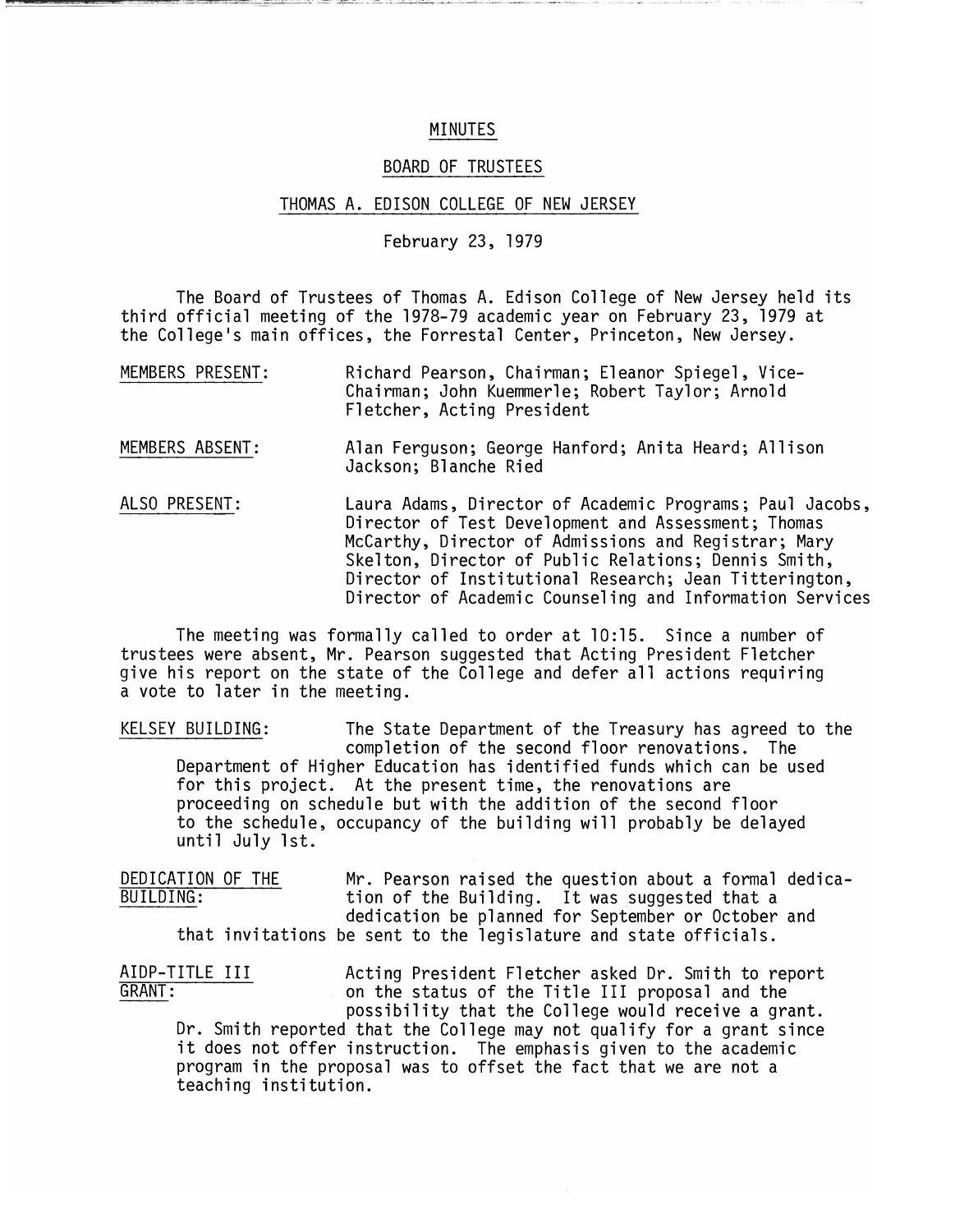FIPSE: The College submitted another proposal to the Fund for the Improvement of Postsecondary Education (FIPSE) this year. The proposal which was to complete the evaluation of various licenses and certificates has been turned down for funding. The College will review the reasons why the proposal was rejected to see how it can be updated and revised for submission next year. The Department of Higher Education's Grant Officer has volunteered to assist in this project.

STATE MASTER PLAN: Acting President Fletcher stated that he and Jean Titterington are serving on the task force for nontraditional education. Chancellor Hollander has asked Dr. Fletcher to assume the position of chairman of the task force. The College has had considerable influence on the recommendations coming from this Task Force. All reports are due by the end of March. The writing of the actual master plan will take approximately six months. The date of completion is 1981.

STATUS OF Mr. Pearson reported on a meeting which was held at the<br>COLLEGE'S BUDGET: Department of Higher Education concerning the College's Department of Higher Education concerning the College's budget status. Chancellor Hollander, Assistant Chancellors Breslin and Marlowe and Dr. Quinn from the Department and Dr. Fletcher and Mr. Pearson reviewed a report prepared by Dr. Fletcher concerning the size of the potential deficit. The Department's response was supportive. Chancellor Hollander recommended that the College become more entrepreneurial. The Department's representatives recognized the need to find financial aid for those individuals who need it, but that students who can afford to pay their expenses, should.

Chancellor Hollander did not seem optimistic at the possibility of the state supporting large growth in the College but recommended that the College find alternate ways to support new positions. Mr. Pearson stated that the Chancellor's recommendation was to expand those areas in the 400 account where the fees remain with the College. Chancellor Hollander is of the opinion that the College has locked itself into a position where it cannot expand or contract as enrollments grow or decrease. He suggested making greater use of part-time employees. He warned against the problem of continued deficits. If the College cannot meet its projections, the state's share may be decreased.

On the question of financial aid, Dr. Fletcher stated that a Financial Aid Committee has been established within the College. Assistant Chancellor Marlowe stated that the College could identify a set percentage of its fees as financial aid resources. This would then be credited to the College and could be used for fee waivers.

The trustees reviewed the status of the FY 79 budget as of February 16, 1979. Dr. Fletcher reviewed the number of unfilled positions and pointed out the hardships that the vacancies within the Registrar's Office were causing. Dr. Fletcher stated that he would ask the Trustees to grant permission to fill the vacancies within that office.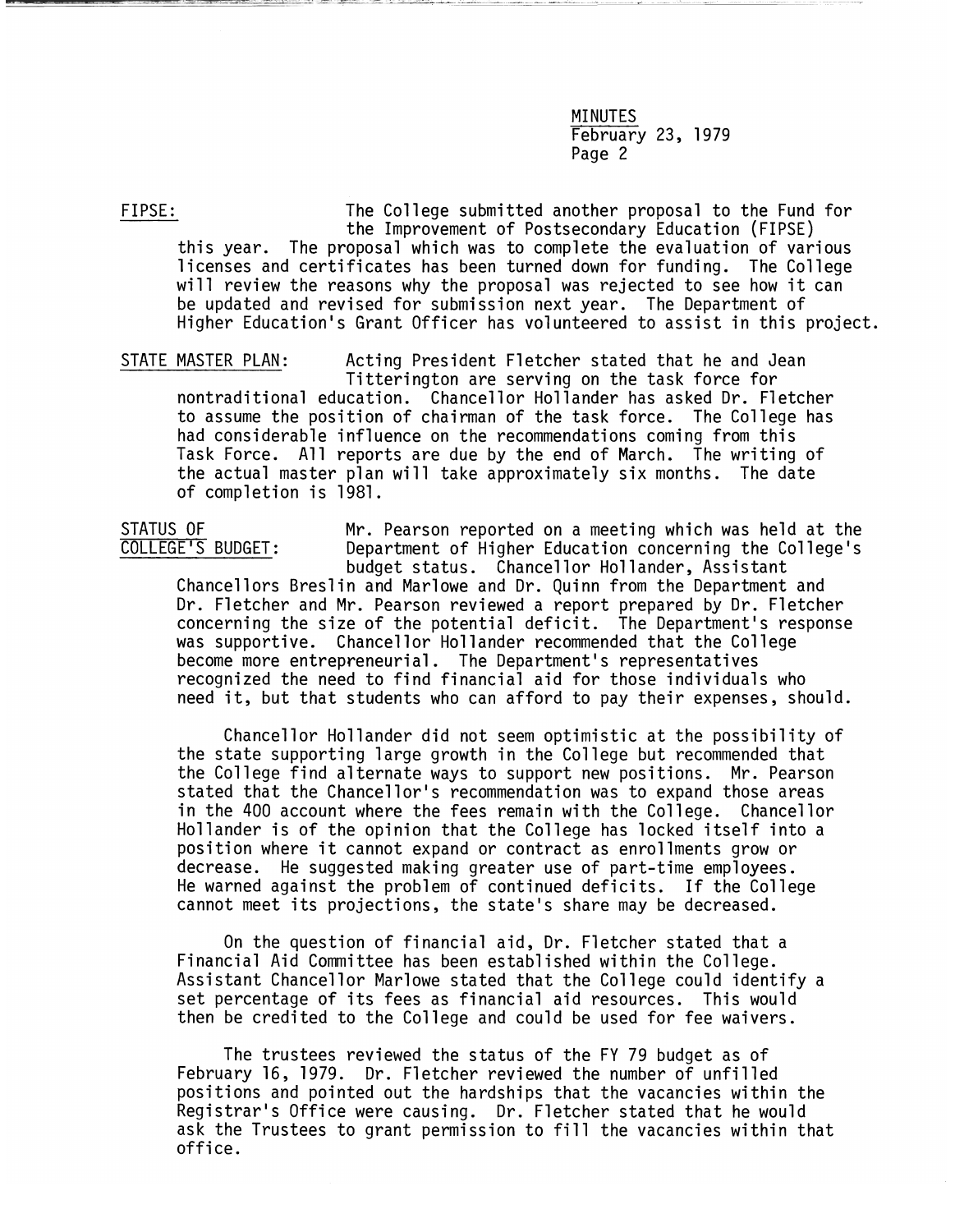TRUSTEES APPROVE Mr. Kuemmerle moved that the Board of Trustees recommend<br>FILLING VACANCIES: that the four vacancies within the Office of the Registra that the four vacancies within the Office of the Registrar be filled and that other positions also be filled if

needed. Seconded by Mrs. Spiegel, the motion was approved unanimously. *(5-0-0) [Note: Mr. Pearson ruled that for quorum purposes, both he and Acting President Fletcher would be recorded as voting members. He also stated that all motions would be ratified by those trustees absent from the meeting at the next meeting of the Board.]* 

STATUS OF THE Mr. Pearson asked Ms. Titterington to report on the<br>SOUTH JERSEY status of the new location for the South Jersey Cour SOUTH JERSEY status of the new location for the South Jersey Counsel-<br>COUNSELING ing Office. Ms. Titterington stated that the Camden COUNSELING ing Office. Ms. Titterington stated that the Camden<br>OFFICE: County Public Library has volunteered space in their County Public Library has volunteered space in their

new building. The space being recommended is acceptable<br>to the College, the State Real Estate Bureau and the Camden County Library. The Camden County Board of Freeholders must now approve the lease and the amount to be paid. Mrs. Spiegel moved that the Board of Trustees approve moving the Counseling Office to the Camden County Public Library. Seconded by Mr. Taylor, the motion was approved unanimously.  $(5-0-0)$ 

WORK, EDUCATION There was some discussion about the Work, Education<br>AND LEISURE There and Leisure Initiative. Mr. Pearson recommended the AND LEISURE and Leisure Initiative. Mr. Pearson recommended that<br>INITIATIVE: the Trustees review the status of the Work, Education the Trustees review the status of the Work, Education and Leisure Initiative at the April meeting.

MINUTES OF Mr. Pearson presented the minutes of the meeting of<br>DECEMBER MEETING December 1, 1978 for approval. Mrs. Spiegel moved DECEMBER MEETING December 1, 1978 for approval. Mrs. Spiegel moved<br>APPROVED: that the minutes be approved as submitted. Seconde that the minutes be approved as submitted. Seconded by Mr. Taylor, the motion was approved unanimously.  $(5-0-0)$ 

APPROVAL OF Mr. Pearson then recognized Acting President Fletcher<br>GRADUATES: and Mr. McCarthy who presented for approval the names and Mr. McCarthy who presented for approval the names of 32 candidates for the bachelor of Arts degree, 3

candidates for the Bachelor of Science degree, 10 candidates for the Bachelor of Science in Business Administration degree, 55 candidates for the Associate in Arts degree, 4 candidates for the Associate in Science degree and 1 candidate for the Associate in Applied Science degree. In addition, a dual specialization was presented for one Bachelor of Arts graduate from 1978. Mr. Kuemmerle moved that the Board of Trustees approve the candidates as indicated<br>on the lists presented by the Registrar; seconded by Mrs. Spiegel. After a brief period of discussion about the candidates, the motion was approved unanimously.  $(5-0-0)$ was approved unanimously.

The meeting was recessed for lunch at 12:35 and resumed at 1:20 p.m. The Trustees went into executive session to discuss personnel matters. The open meeting of the Board of Trustees resumed at 4:10 p.m.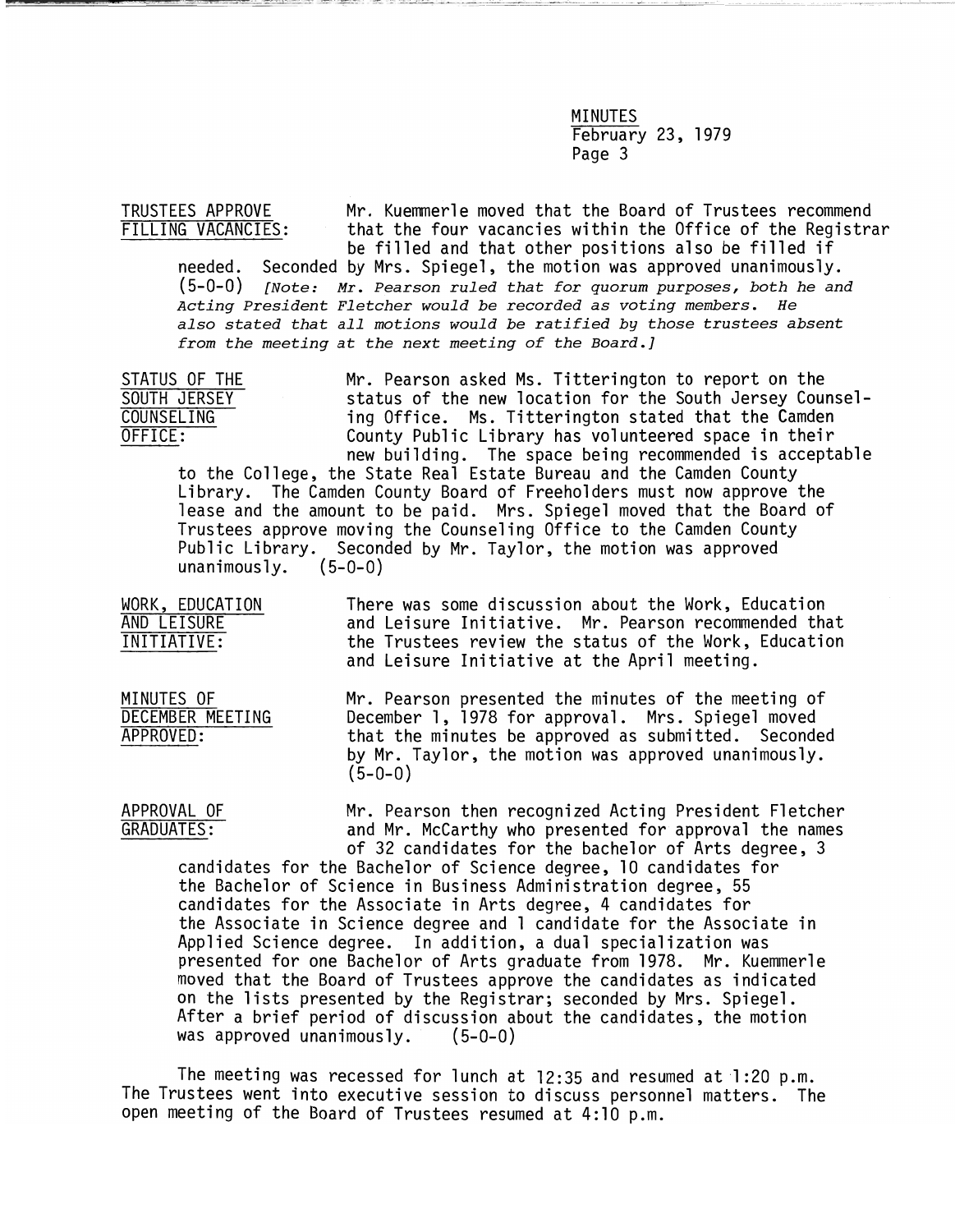REPORT ON THE Mr. Pearson reported that the Trustees reviewed the<br>EXECUTIVE ecommendations of the Acting President concerning EXECUTIVE recommendations of the Acting President concerning<br>SESSION: contracts for the 1979-80 academic year. The Trustees also received the final report of the Presidential

Search Committee.

CONTRACTS APPROVED: Mrs. Spiegel moved that the Board of Trustees approve the awarding of contracts to those professional personnel

listed below:

Laura G. Adams Nancy D. Blinderman Geraldine Collins Thomas Eklund Michelle M. Ferreira Angela Fontan Leon J. Genciana Selma Gitterman Diane Gruenberg Robert D. Herbster (two-year) James C. Humphrey Paul I. Jacobs Jules S. Kahn Ruth M. McKeefery Eugene J. Meskill Gerard F. Middlemiss Janice L. Palmer F. Louise Perkins James A. Ratigan (two-year) Edith G. Severo Annette Singer Mary U. Skelton Dennis B. Smith Thomas C. Streckewald Ronald W. Sukovich Ralph Viviano Betsy Watson Janice S. White

Seconded by Mr. Kuemmerle, the motion was approved unanimously. (5-0-0)

APPOINTMENT OF Mr. Taylor moved that Ms. F. Louise Perkins be appointed ASSISTANT as Assistant Director of Information Services and head DIRECTOR OF of the Statewide Information Network for Education INFORMATION (SINE) (A27). This appointment to be retroactive to<br>SERVICES January 12.1979 Seconded by Mr. Kuemmerle, the SERVICES January 12, 1979. Seconded by Mr. Kuemmerle, the January 12, 1979. Seconded by Mr. Kuemmerle, the motion was approved unanimously.  $(5-0-0)$ 

There being no new business, the meeting adjourned at 4:35 p.m.